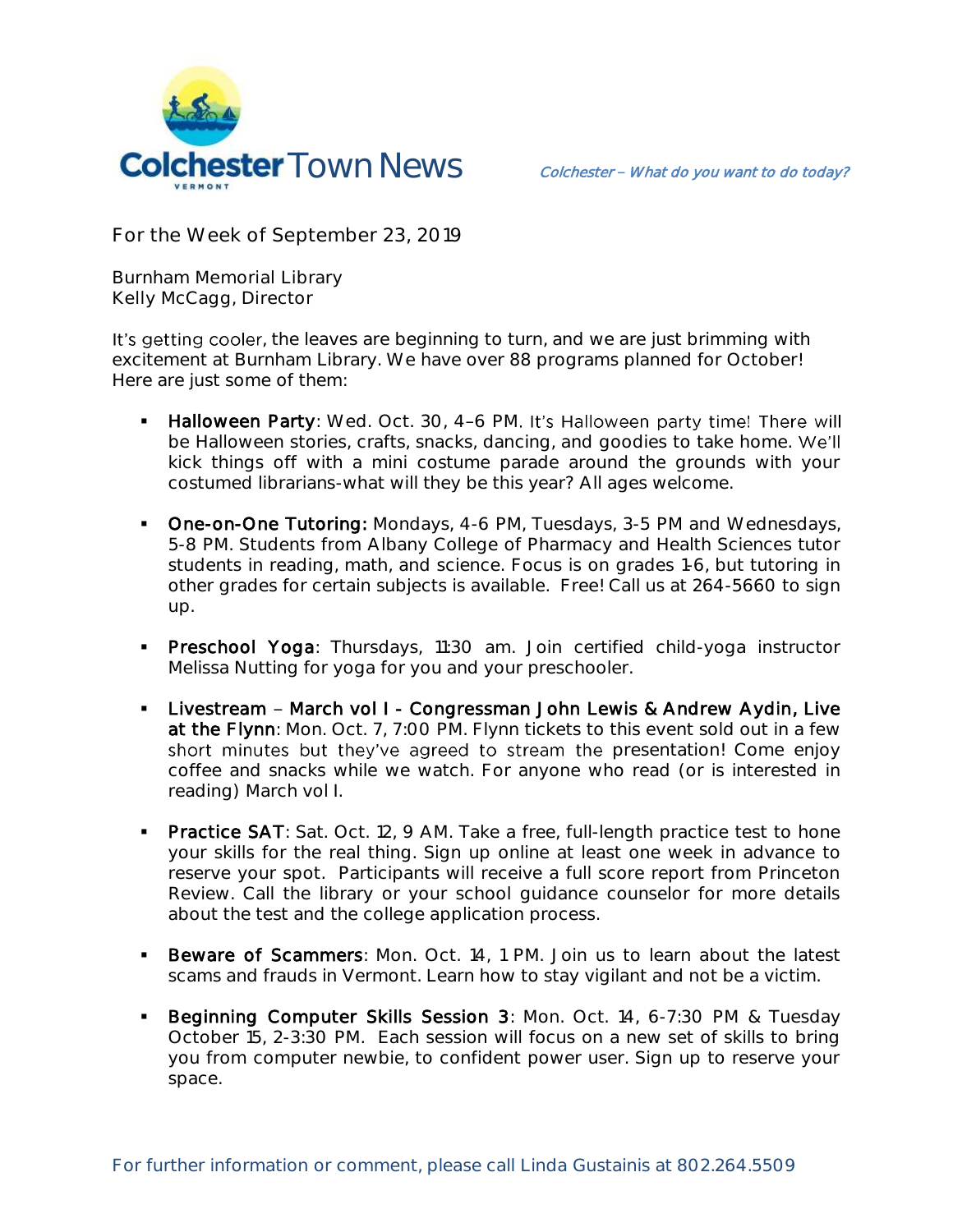

 How to Read Your Medicare Summary Notice: Mon. Oct. 28, 1 PM. The Vermont Senior Medicare Patrol educates Medicare beneficiaries, their family members and caregivers to prevent, detect, and report Medicare error, fraud and abuse. The Notice is the best tool you have to identify potential problems. Let's reduce errors and criminal activity in our healthcare system!

Do you want to get all the latest library happenings in the convenience of your inbox? Then sign up for our e-newsletter. We'll be sending monthly updates for all our interested patrons: https://colchestervt.gov/718/Our-eNewsletter

For more information about Burnham Memorial Library's events and services, visit <http://colchestervt.gov/library> or call (802) 264-5660.

**Parks and Recreation Department Glen Cuttitta, Director**

Fall is on our door-step, but even with the cooler weather, there's still plenty of time to get outside and stay active. Of course, if you prefer indoor hobbies, we have a wide array of programs coming up for indoors too. Be sure to take a look at our Fall Guide for programs beginning over the next few weeks for all ages! All programs in the Fall Guide require pre-registration and some have registration deadlines! This includes Youth Basketball sign-ups. We are also seeing a number of programs filling to capacity, so don't delay if you see something that strikes your interest! Did your Guide end up in the recycling bin? You can view a digital copy at: [http://colchestervt.gov/335/Program-Registration.](http://colchestervt.gov/335/Program-Registration)

Parks & Rec staff has begun the process of moving to new recreation software called CivicRec. This software will integrate directly with the existing Town of Colchester website and will allow us to better track program registrations, facility reservations, and more. The public-facing side is also expected to be far more user-friendly than our current WebTrac system, so if you've ever been frustrated trying to register for a program online, we've heard your concerns and are working to make the user experience much smoother. If you've done a program with us in the past couple years, your household info may be transferred to the new system; if not, you'll be able to make a new household account. We'll provide more information as our launch date gets closer and details will be in our Winter/Spring Guide. The new site will go live by December 20.

From the Parks Department:

 Work has officially begun on the Causeway. The contractor is moving equipment, large stones, and other materials out onto the path. We cannot stress this enough: it is a safety hazard for general users to be on the path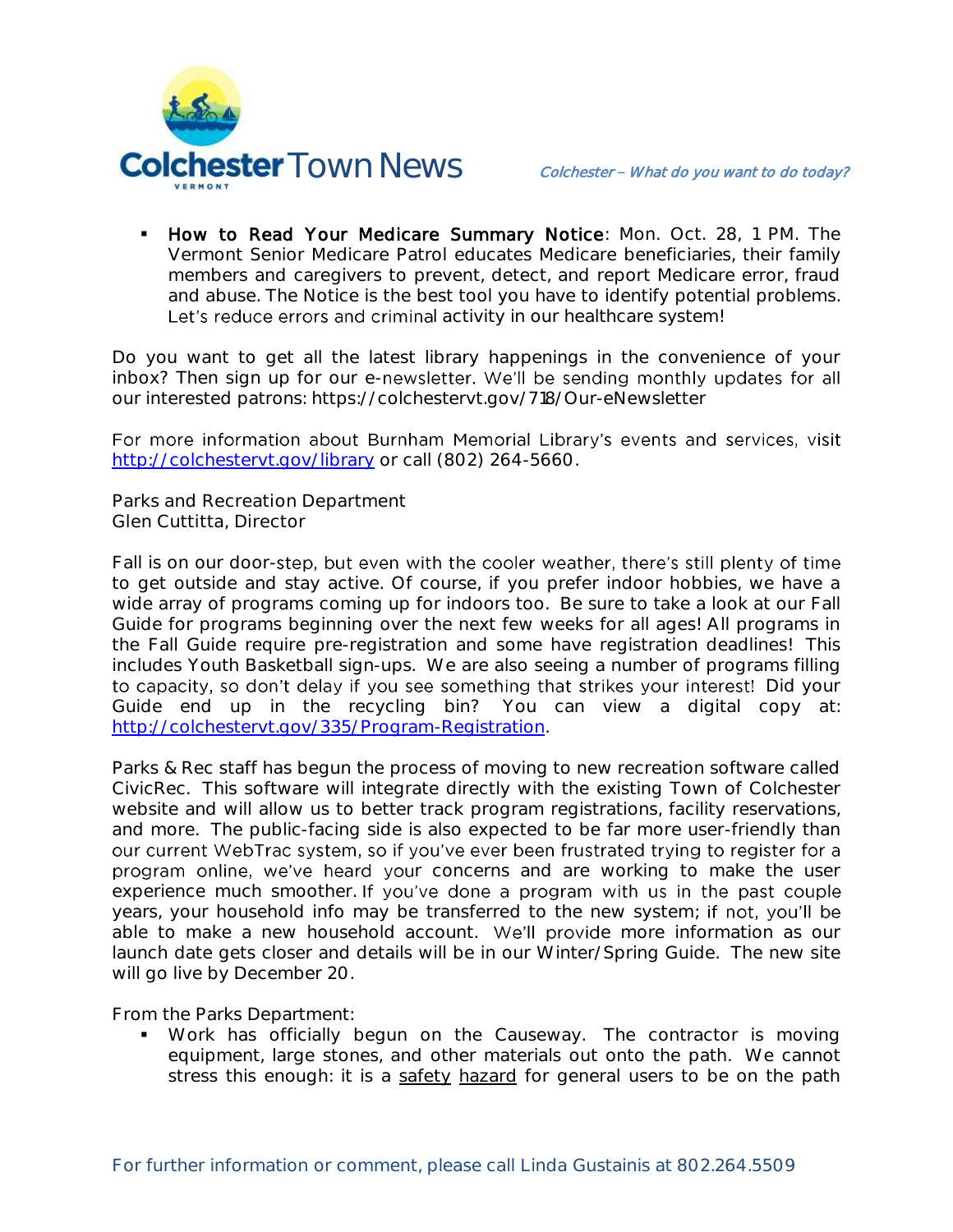

during this work. Please obey the signs and do not use the path until we reopen next season.

- Planting, edging, and new stone was added at the Lower Bayside bathhouse area to tidy up the area and better accommodate the new ramp.
- **Staff have been conducting annual park inspections and completing necessary** repairs and landscaping improvements in accordance with our Parks Department Maintenance Management Plan. This includes tree maintenance, plantings and conservation improvements
- The swimming area markers at both Bayside Park and Rossetti Beach have been removed for the season
- Repairs have been competed to the Airport Park Bathhouse septic system after a broken line was detected

For more information about the Parks and Recreation Department, please visit [http://colchestervt.gov/recreation](http://colchestervt.gov/Recreation/parksNRec.shtml) or call (802) 264-5640.

**Events:**

- Dinner & a Movie in the Park: Sat. Oct. 19. Food truck: Taco Truck All Stars! Movie begins at dusk, around 7 PM. Location: Bayside Park.
- Dinner with Santa: Fri., Dec. 13, 6:15-7:15 PM at the Colchester Middle School. Registration is now open - get your tickets early!

**Upcoming Town Meetings:** 

- Planning Commission: 1st & 3rd Tuesdays of the month, 7:00 PM. October meetings: 10/1 & 10/15
- **Development Review Board:**  $2^{nd}$  Wednesday of the month, 7:00 PM. October meeting: 10/9
- Recreation Advisory Board: 2<sup>nd</sup> Wednesday of the month, 7:00 AM, Champlain Room, 2nd floor. October meeting: 10/9
- **Conservation Commission:** 3rd Monday of the month, 7:00 PM, at the Bayside Activity Center or per agenda. October meeting: 10/21
- Selectboard: 2nd & 4th Tuesday of the month, 6:30pm. October meetings: 10/8 & 10/22

**Notices:**

- Colchester Causeway Path is CLOSED to all pedestrian and bike traffic for repairs to 2018 storm damage. The Mills Point parking lot is closed to the public and reserved for construction equipment. Work is expected to be complete by Memorial Day 2020. Call Colchester Parks & Recreation at 264- 5640 if you have questions about the project.
- Volunteers Needed at Essex Community Justice Center (ECJC) ECJC is looking for volunteers for the Circles of Support and Accountability Program (CoSA), an evidence-based model of engagement with someone who